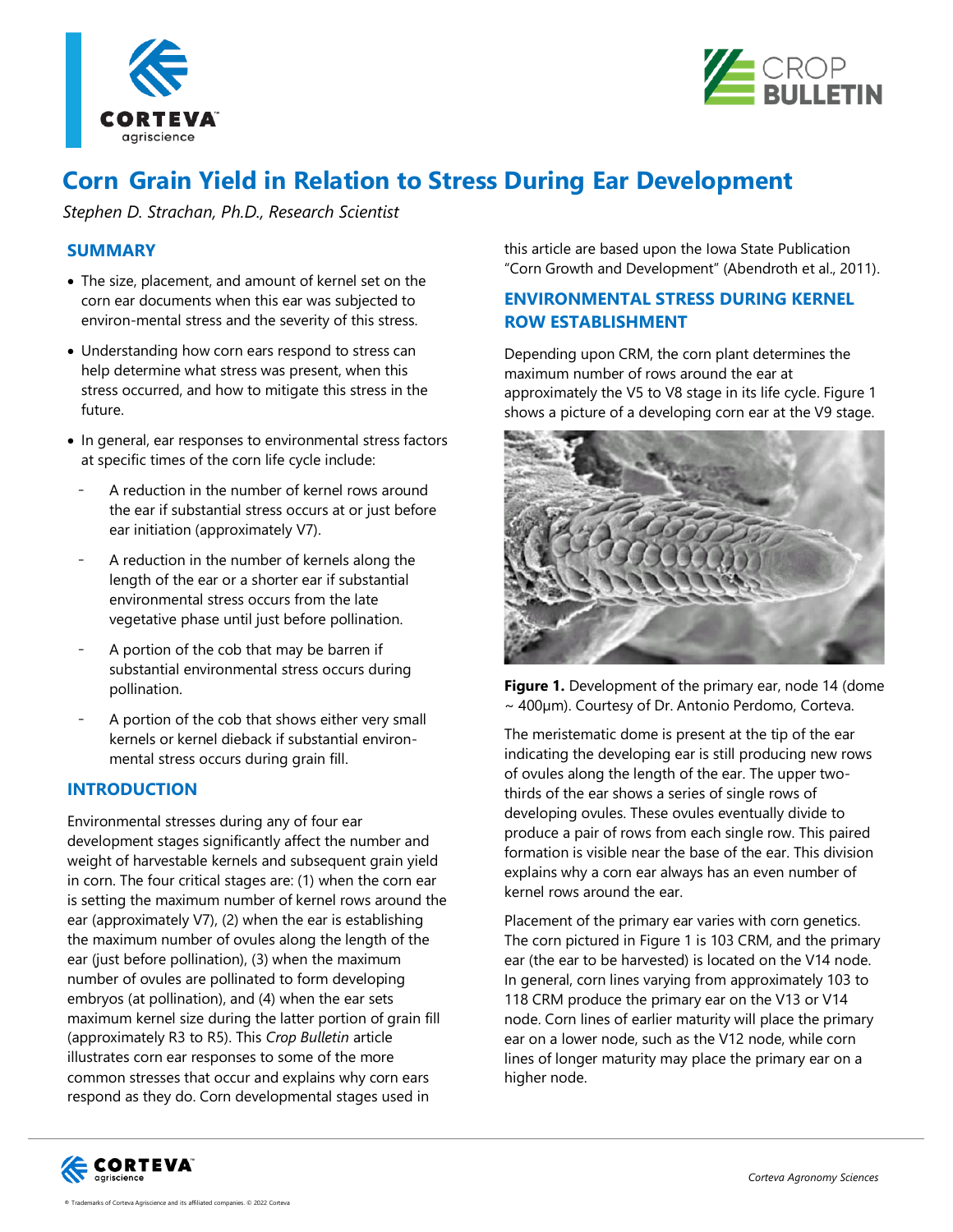The node of primary ear placement is an excellent reference point to determine when ear initiation starts. A general guideline is to determine the node containing the primary ear and then subtract seven. This V stage is approximately when the number of kernel rows around the ear is being established. For example, the corn line in Figure 1 positions the primary ear at the V14 node; thus, the number of kernel rows around the ear is being established at or very near the V7 stage.

Establishment of the number of kernel rows around the ear is a critical event in the life cycle of a corn plant. If a particular corn line normally has 16 or 18 kernel rows around the ear and the ear in question has less than the normal number, then some sort of stress was present at or just before this critical stage. From a diagnostic perspective, if an ear has 12 kernel rows around instead of the normal 16, then the stress factor that caused this event was present at approximately V7. This information helps to establish a "time window" in looking for the environmental event that caused ear response to occur.

The maximum number of ovules that the entire corn ear will produce is determined by the time the corn plant passes through approximately four more V stages.



**Figure 2.** Development of the primary ear. Courtesy of Dr. Antonio Perdomo, Corteva.

Figure 2 illustrates an ear harvested at the V12 stage from the same corn line as that in Figure 1. The meristematic dome is no longer present, so maximum potential ovule formation is now established. Paired ovule formation is apparent along nearly the entire length of the ear. From a diagnostic perspective, if an ear has the proper number of kernel rows around the ear but the ear is shorter than normal, then sufficient stress of some sort while the corn plant was around the V12 developmental stage may have caused this event.

Cell division inhibitor herbicides, such as sulfonylurea herbicides, can substantially affect ear formation when mis-applied during ovule formation. For most corn

genetics, this is while the plant is between V7 and V10. Corn plants must metabolize these herbicides for crop safety. If metabolism is incomplete and sufficient active herbicidal ingredient is translocated to the developing ear, ovule formation may be inhibited. Such inhibition may stop ovules at the single-row developmental stage from doubling to form the paired row. When this occurs, the corn ear shows an abrupt change from a certain number of rows around the base of the ear to a lesser number of kernel rows around the ear at the tip. This is sometimes referred to as "pinched ears" (Figure 3).



**Figure 3.** Ear pinching due to sulfonylurea herbicide misapplied during ear formation.

# **ENVIRONMENTAL STRESS WHEN THE CORN EAR IS ESTABLISHING KERNEL NUMBER ALONG ITS LENGTH**

Growth of the developing ovules between the stages of ear initiation until pollination can be thought of as a dynamic, two-step process. The first step is the initiation of the ovules as explained in the previous section. The second step is the cell differentiation and cell division that must occur to prepare these ovules for fertilization. At any moment in time between ear initiation and pollination, ovule formation differs along the length of the developing corn ear. Ovules near the base of the ear develop first and newer ovules will continue to form as development progresses toward the tip of the ear. After the corn plant has established the maximum number of ovules, the nutrients, energy, and water to sustain these developing ovules must be supplied. If all resources are adequate, ovules along the entire ear will develop sufficiently to produce silks and be receptive to pollen.

If resources are limited, selected ovules will be sacrificed to allow the corn plant to adequately support the remaining viable ovules. Which ovules are sacrificed depends upon the amount, type, and duration of the stress. If the stress is a longer-term general stress, ovules near the tip of the ear are sacrificed, resulting in viable ovules only at the base of the developing ear. Ovules near the base of the ear are more likely to remain viable because these ovules are further developed and are closer to the source of nutrient supply. If the environmental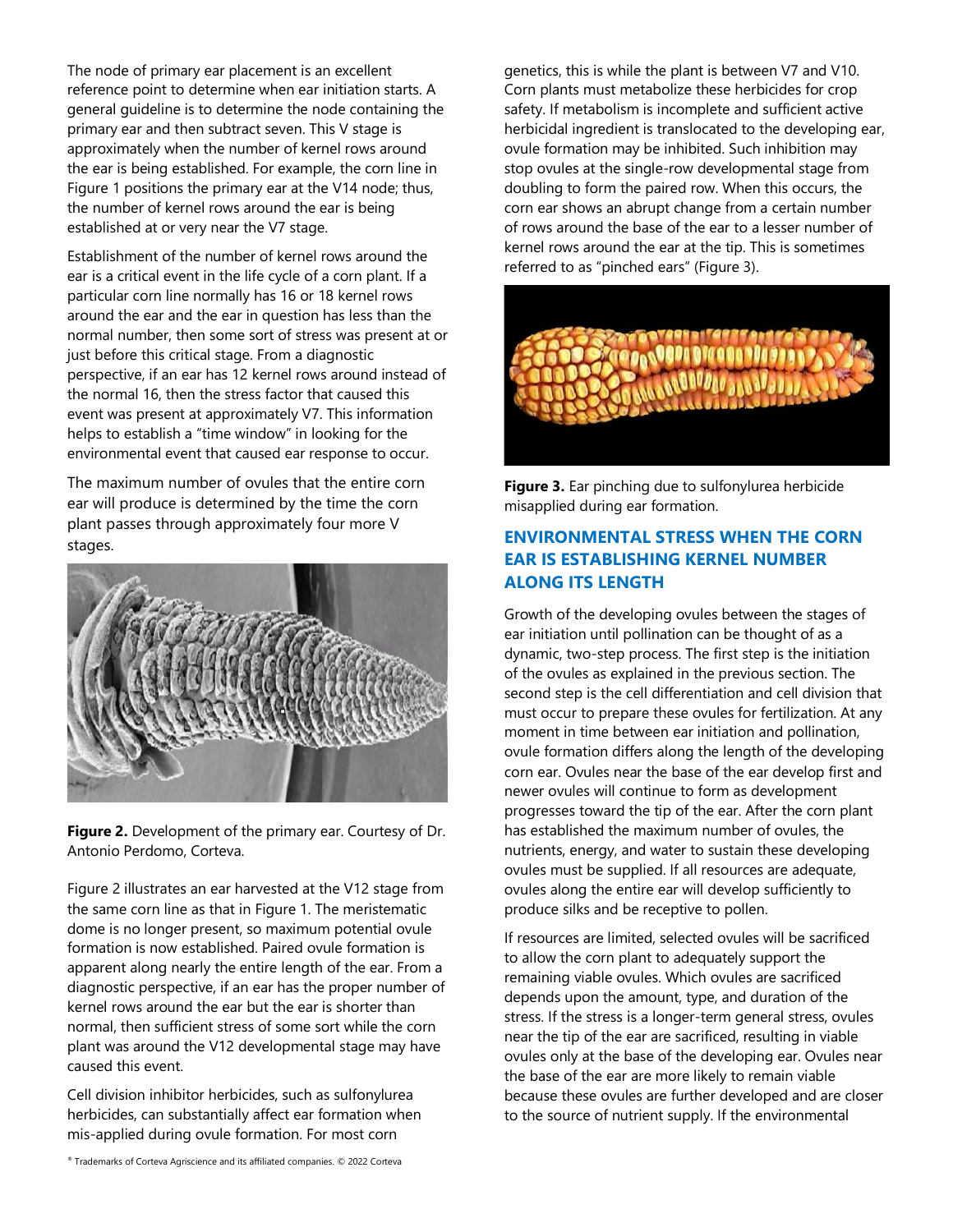stress is very short but very intense, the ovules that are sacrificed may be anywhere along the corn ear.

Figure 4 illustrates a corn hybrid grown in a semi-tropical climate. The same hybrid was planted every 4 days from December 20 to 28. During early ear formation, this corn was subjected to 2 single days of cold weather in which the temperature was less than 50 °F (10 °C). The corn from the earliest planting date was either past or nearly past a critical point in ovule formation. The corn planted at the middle date was midway through this critical phase, while the latest planted corn was just entering the critical developmental period. Ovules formed after this environmental stress had passed developed normally.



#### **Dec. 20 Dec. 24 Dec. 28**

**Figure 4.** Cold chilling shock at different stages of development (date indicates planting date in Southern Hemisphere).

A physiological response that produces very short ears, sometimes called "beer can ears" appears to be due to a combination of environmental stress, possibly cold stress or drought stress during a critical stage in ovule formation, and genetics (Figure 5).



**Figure 5.** Very short ears, also called "beer can ears."

**Figure 6.** Arrested ear resulting from foliar application of an adjuvant at V14 growth stage.

Arrested ears are associated with application of fungicide or insecticide with NIS or COC in the two-week period preceding pollination (Figure 6). Arrested ears differ from "silkballing." Silkballing occurs when the silks lose orientation during the pollination process and begin to grow in many different directions inside the husk. We are not certain what causes silkballing. The event may be related to a combination of a brief interval of cold stress or drought stress sometime during the silk growth cycle and certain corn genetics.

The key to distinguishing between beer can ears and silkballing is to determine if silks are still present in the husk. The environmental stress that causes beer can ears produces either short ears or ears with long cobs and kernel set only near the base of the ears. Very few or no silks are present inside the husks of these ears. The environmental stress that causes silkballing may also produce long ears with kernel set only near the base of the ear. The difference is silkballed ears will very often contain a mass of silks inside the husks. Silks remain attached to developing ovules until these ovules are successfully fertilized. These ovules degrade if they are not fertilized. However, the silks can often remain in the husk until the ear is mature.



Figure 7. Silkballing (top) results in cobs with bare ends.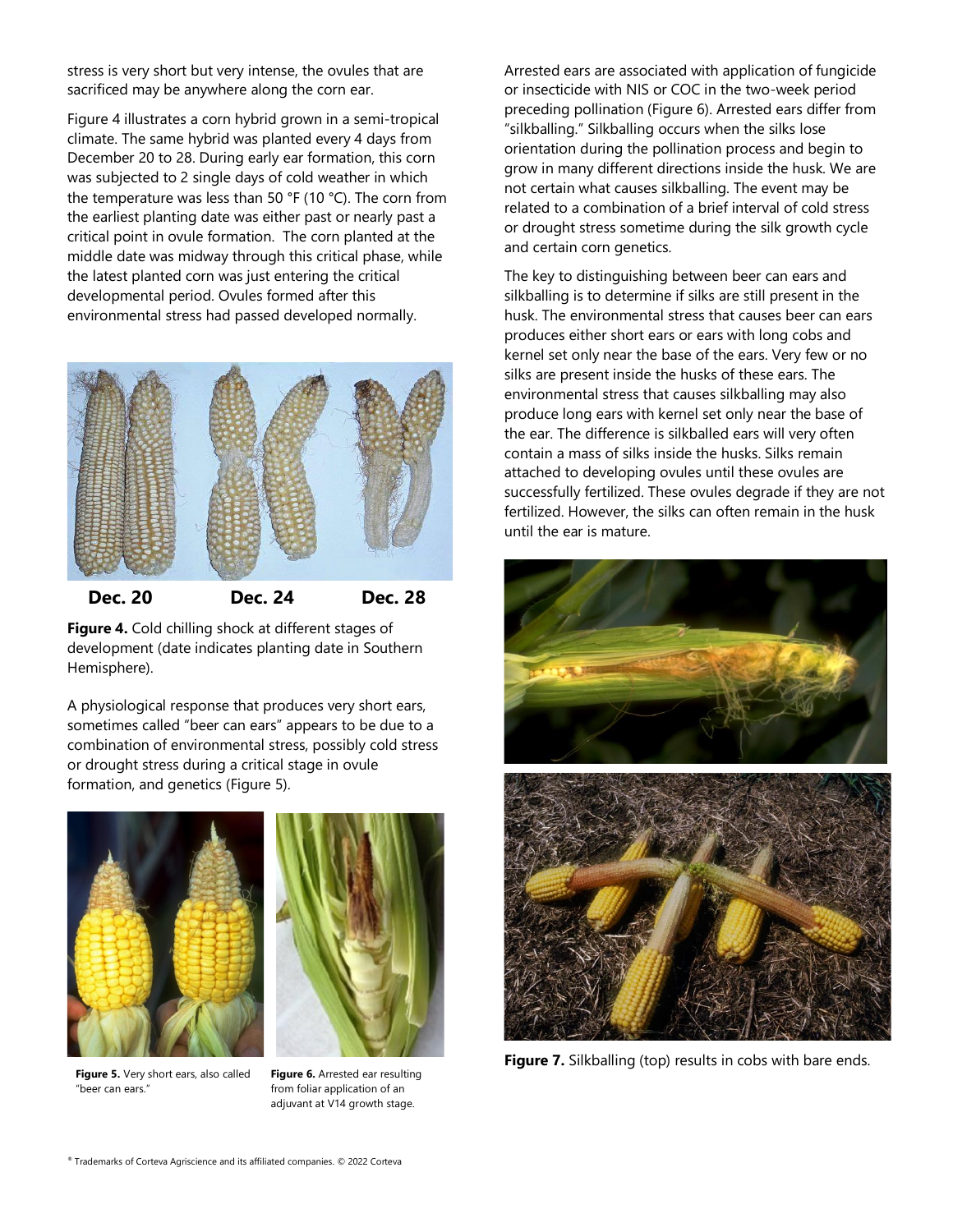## **ENVIRONMENTAL STRESS DURING POLLINATION**

Successful fertilization of mature ovules requires viable pollen to land on receptive silks. Insect pests, such as adult corn rootworms, may clip silks as they feed, resulting in poor pollination with subsequent poor kernel set.

There are two basic parts to the pollination process. First, viable pollen must land on receptive silks, and second, the silks must support the formation of pollen tubes to allow male gametes to fuse with female gametes inside the ovule. A large portion of mature pollen is usually released from corn anthers in mid-morning, depending upon environmental conditions. A minimum of 100 grains of pollen per square centimeter per day is needed to successfully pollinate a corn field. Pollen may lose viability within a few minutes if air temperatures are high (approximately 104 °F or 40 °C) and water deficit stress is present. Pollen grains contain about 80% water when first shed. These pollen grains die when the water content decreases to about 40%.

A lot of corn is successfully pollinated under higher temperature conditions. If soil moisture is adequate and the corn plant can transpire water rapidly enough to supply necessary water to the pollen, the pollen remains viable long enough to properly shed and complete the fertilization process. However, if the water supply is inadequate, pollen will die prematurely and not complete the fertilization process.

The second part of successful fertilization of ovules is the formation of the pollen tube and deposition of male gametes inside the ovule. This process relies heavily on the female portion of the plant because the silks supply all of the necessary nutrients and water for growth of pollen tubes. Based upon all of the pictures we have seen to date, viable pollen grains adhere to silk trichomes -- not directly to the silks -- to start the fertilization process.



**Figure 8**. Pollen attached to silk trichomes. Courtesy of Dr. Don Aylor, University of Connecticut.

Trichomes are hair-like projections that extend from the main stem of the silk, much like root hairs extend from a plant root. Within a few minutes after landing on the trichomes, the pollen grains start to initiate pollen tubes. These pollen tubes seem to always grow near the silk vascular bundle. This may occur because these vascular tissues contain a readily available source of water and nutrients essential for growth.



**Figure 9**. Pollen tubes growing along silk vascular tissue. Courtesy of Dr. Antonio Perdomo, Corteva.

Depending upon water availability and environmental conditions, it may take just a few hours to approximately one day for pollen tubes to grow all of the way to the ovules. When the corn plant is under greater drought stress, pollen tube growth is slower and the potential for successful fertilization decreases.

Environmental stress during pollination can have substantial effects on grain yield. For a specific hybrid, approximately 85% of grain yield is correlated with the number of kernels produced per acre with the remaining 15% being the weight of individual kernels at harvest (see Figure 10).



Normal Day Day Day Day Day Day Day Day Day Day Ear\* 2 3 4 5 6 7 8 9 10 11 \*silks exposed to pollen daily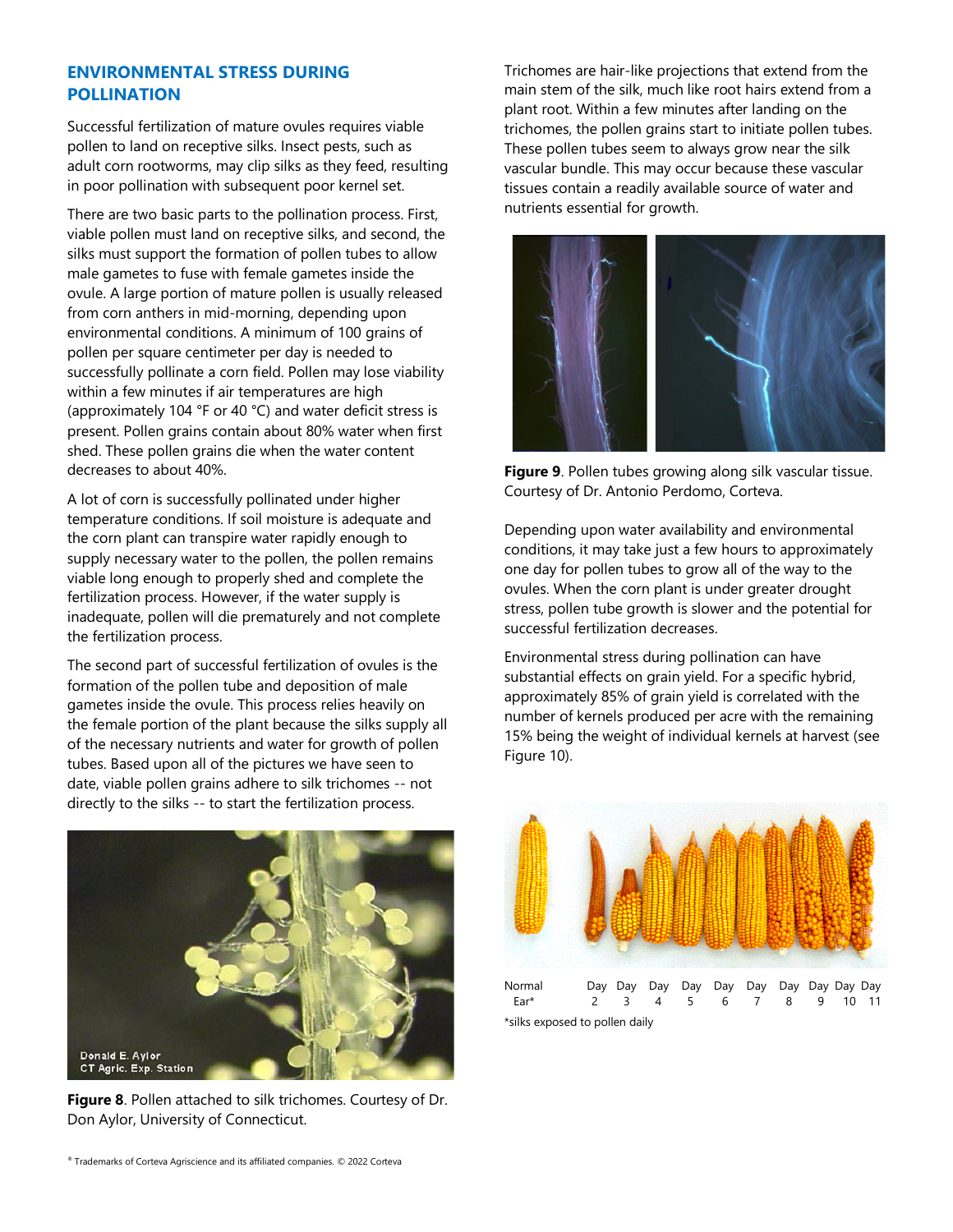



400

Kernels per Ear

500

600

700

800

Grain Yield Per Ear as a Function of Kernels Per Ear



300

 $\mathbf 0$  $\overline{0}$ 

100

200

**Figure 10**. Relating kernel count to grain yield.

The amount of water available for silk growth substantially influences when silks emerge, their rate of growth, their length of receptivity, and their ability to supply water and nutrients to support pollen tube growth and fusion of gametes. Silk growth during pollination and grain production, as well as problems associated with improper or inadequate silk growth, are presented in another *Crop Bulletin* article (Strachan, 2016). From a diagnostic perspective, corn plants that are growing under stress during pollination produce ears with portions of the cobs being barren (examples shown in Figure 12). Portions of the cob are barren because mature ovules were not properly fertilized. These unfertilized ovules begin to disintegrate and disappear before the ear reaches physiological maturity.

## **ENVIRONMENTAL STRESS DURING GRAIN FILL**

A successfully fertilized kernel goes through two phases in the approximately eight weeks between pollination and physiological maturity.

® Trademarks of Corteva Agriscience and its affiliated companies. © 2022 Corteva For approximately the first three weeks after pollination, embryo cells are rapidly differentiating and dividing to produce the tissues necessary for the embryonic corn plant contained within the kernel. The remaining weeks of grain fill are devoted primarily to starch and storage tissue deposition to support new plant growth when this generation of seed is planted. All kernels are attached to

the cob (Figure 11), and all kernels compete for available food and water.

Only those kernels that receive ample moisture and nutrients live. Typically, kernels near the butt of the ear develop a little earlier and are closer to the source of nutrients than kernels at the tip of the ear.



**Figure 11.** Kernel attachment to the cob.

When stress is present, the ear will often sacrifice the tip kernels in favor of kernels at the butt of the ear. Depending upon the severity of the stress, tip kernel dieback will continue until the point at which the corn plant has the ability to supply adequate water and nutrients to support growth of the remaining kernels.

Kernel formation or the lack thereof is an indicator of the time of stress occurrence – whether it occurred before or during pollination or during grain fill. If a portion of the cob is barren with no evidence of viable kernel formation, the stress occurred at or before pollination. If a portion of the cob shows either very small kernels or kernel dieback, the stress occurred sometime during the grain-filling process. If tip kernels did not abort but their test weight is decreased, the stress occurred during the very latter part of grain fill.